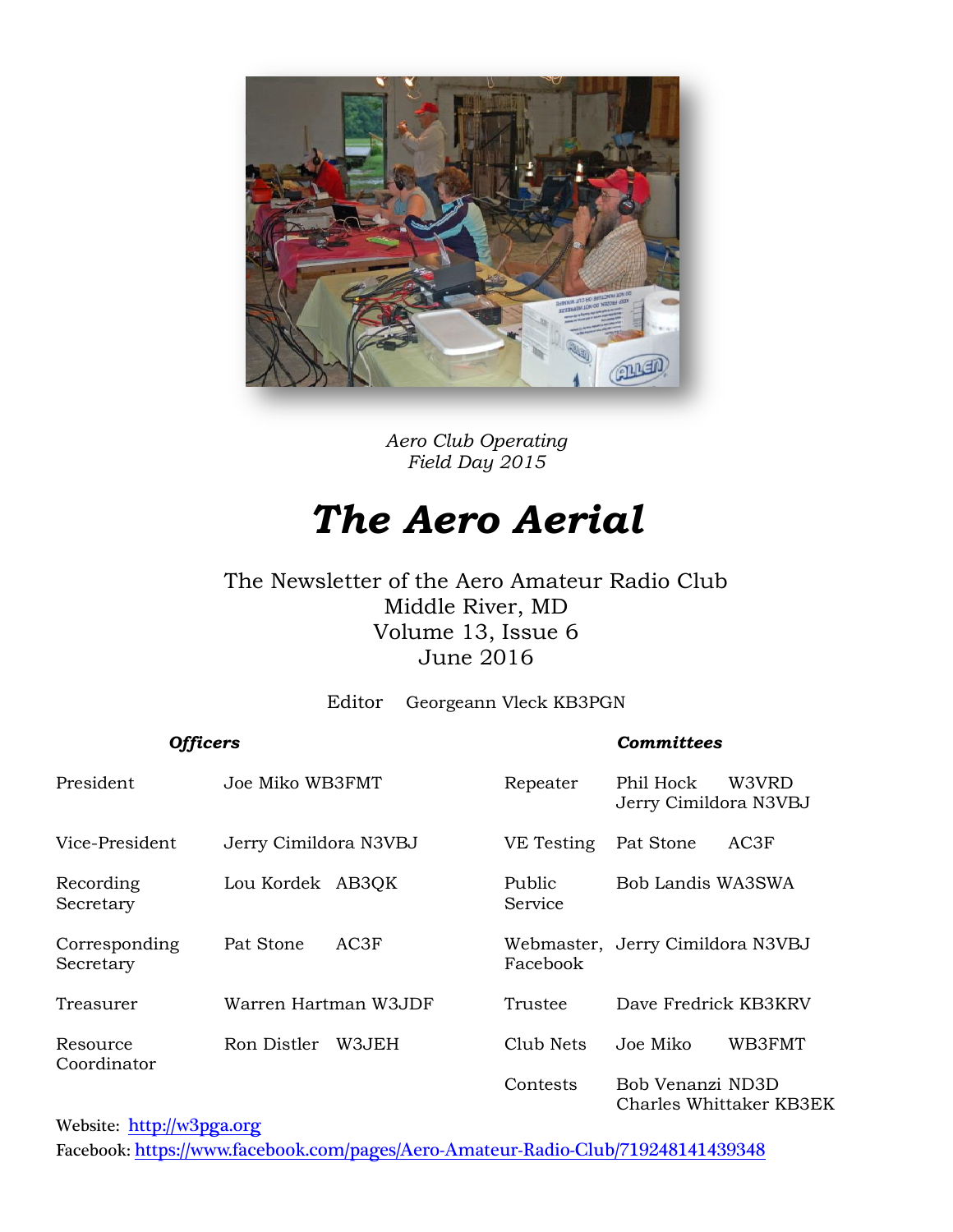## **About the Aero Amateur Radio Club**

#### Meetings

The Aero Amateur Radio Club meets on the first and third Wednesdays of the month at Essex SkyPark, 1401 Diffendall Road, Essex. Meetings begin at 7:30 p.m. local time. Meetings are canceled if Baltimore County Public Schools are closed or dismiss early.

#### Repeaters

W3PGA 2 M: INPUT: 147.84 MHz, OUTPUT: 147.24 MHz W3PGA 70 Cm: INPUT : 444.575 MHz, OUTPUT : 449.575 MHz W3JEH 1.25 M: INPUT : 222.24 MHz, OUTPUT : 223.84 MHz

#### Club Nets

Second Wednesday Net – 10 Meters (28.445 MHz) @ 8 p.m. Local Time Fourth Wednesday Net – 2 Meters (147.24 MHz Repeater) @ 8 p.m. Local Time Fifth Wednesday Net – 70 Centimeters (449.575 MHz Repeater) @ 8 p.m. Local Time

#### Radio License Exams

The Aero Amateur Radio Club sponsors Amateur Radio License Exams with the ARRL VEC. Examination sessions are throughout the year. Walk-ins are welcome.

#### 2016 Examination Schedule

Where: Essex SkyPark, 1401 Diffendall Road, Essex.

| Time: Noon<br>Dates: June 25 | $\sim$<br>$\sim$ |  | $\sim$ $\sim$ $\sim$ | $\cdot$ $\cdot$ | $\sim$ $\sim$ $\sim$ |  | . | $\sim$ $\sim$ $\sim$ $\sim$ |
|------------------------------|------------------|--|----------------------|-----------------|----------------------|--|---|-----------------------------|
|                              |                  |  |                      |                 |                      |  |   |                             |
|                              |                  |  |                      |                 |                      |  |   |                             |

Contact: Patricia Stone AC3F, email:  $a c3f$ (@juno.com, landline: 410-687-7209

### LOCAL AREA NETS

| Day                    | Time              | Freq. (MHz)   | <b>Net Name</b>                              |
|------------------------|-------------------|---------------|----------------------------------------------|
| Daily                  | $9 - 10$ am       | 145.330       | <b>Oriole Net</b>                            |
| Daily                  | 6 pm              | 3.820         | Maryland Emergency Phone Net                 |
| Daily                  | $6:30 - 7$ pm     | 145.330 no PL | Baltimore Traffic Net (b/u 146.670 PL 107.2) |
| Daily                  | 7 pm & 10 pm      | 3.643         | <b>MD/DC/DE Traffic Net</b>                  |
| $2nd$ Tue              | $7:30 \text{ pm}$ | 146.670       | <b>Baltimore County RACES Net</b>            |
| $2nd$ Wed              | 8 pm              | 28.445        | <b>Aero ARC Net</b>                          |
| $4th$ Wed              | 8 pm              | 147.240       | <b>Aero ARC Net</b>                          |
| $5th$ Wed              | 8 pm              | 449.575       | <b>Aero ARC Net</b>                          |
| Fridays                | $7:30 \text{ pm}$ | 145.330       | Back in the Day Net                          |
| When activated by NOAA |                   | 147.030       | SkyWarn (primary)                            |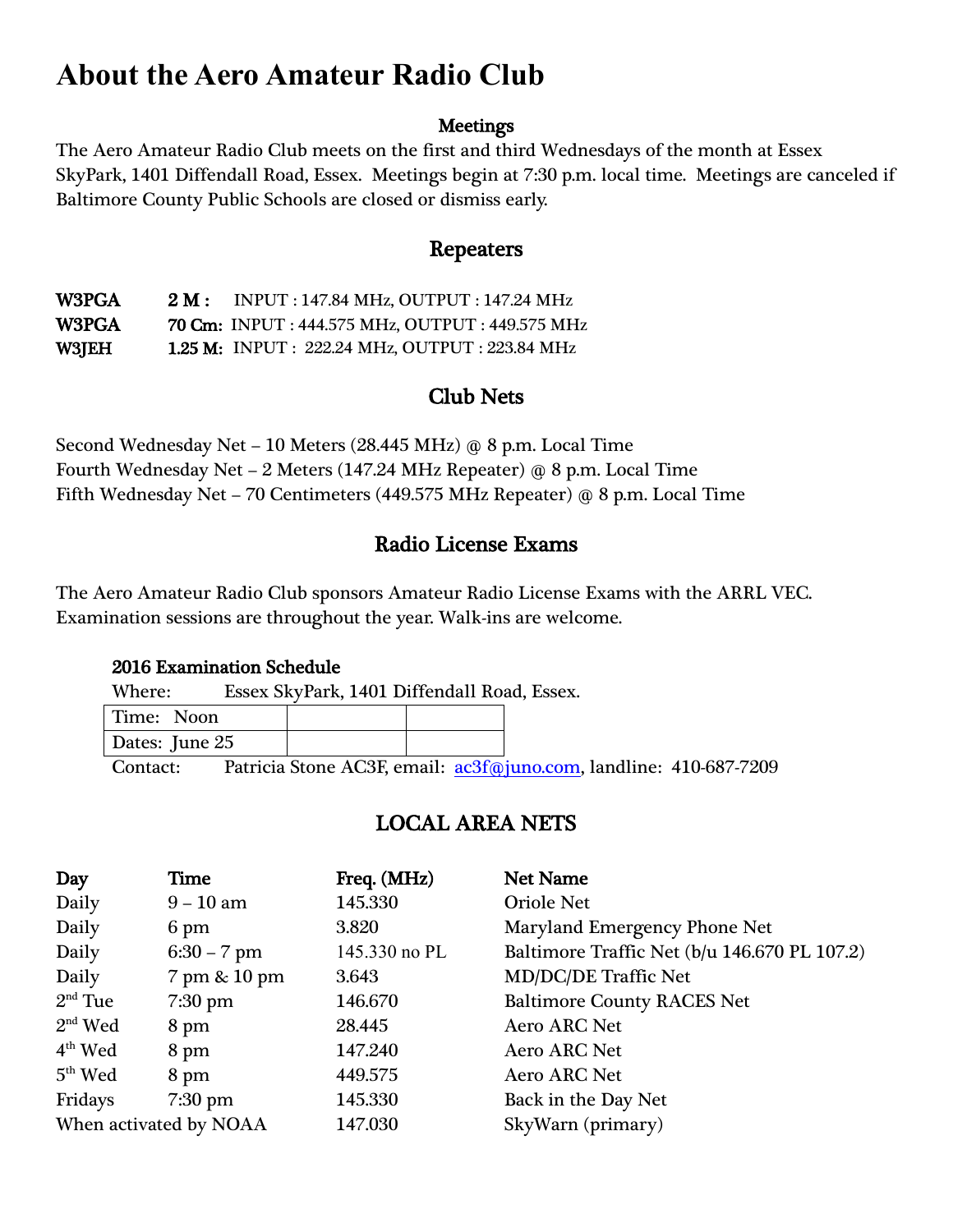## **Editor's Note**

Look for our new features this month!

Election of club officers was held in May. Results have been incorporated into the title page of this month's Aerial.

## NET REPORTS

#### **04-13-16: 28.445 MHz, 20:00 to 20:39 local.**

W3PGA Joe (NCS) Essex, N3EKO Ron Parkville, W3JEH Ron Perry Hall, W3IRE Mike Dundalk, KB3PGN Georgeann Essex, N3VBJ Jerry Dundalk, KA3SNY Dave Essex, ND3D Bob Towson, KB3JVP Ken Middle River

#### **04-27-16: 147.24r MHz, 20:00 to 20:46 local.**

W3PGA Joe (NCS) Essex, KB3JVP Ken Middle River, AC3F Pat Middle River, N3VBJ Jerry Dundalk, KC3FBM Franklin Parkville, KA3SNY Dave Essex, AB3WG Chris Owings Mills, W3VRD Phil Essex, W3JEH Ron Perry Hall

*Notes: Pat expects 5 test takers for the Sunday May 15th VE session. Jerry N3VBJ announced that the BRATS repeater 147.030 which is used for SKYWARN has a new PL Tone 156.7 Public Service: SPCA event to be run by CARRA* 

#### **05-11-16: 28.445 MHz, 20:00 to 20:42 local.**

W3PGA Joe (NCS) Essex, W3JEH Ron Perry Hall, W3VRD Phil Essex, KB3JVP Ken Middle River, KA3SNY Dave Essex, KB3PGN Georgeann Essex

#### **05-25-16: 147.240 MHz, 20:00 to 21:05 local.**

W3PGA Joe (NCS) Essex, N3VBJ Jerry Dundalk, KB3JVP Ken Middle River, KC3ANJ Charles Dundalk, AC3F Pat Middle River, W3VRD Phil Essex, N3EA Ken Middle River, KC3GKE Don Essex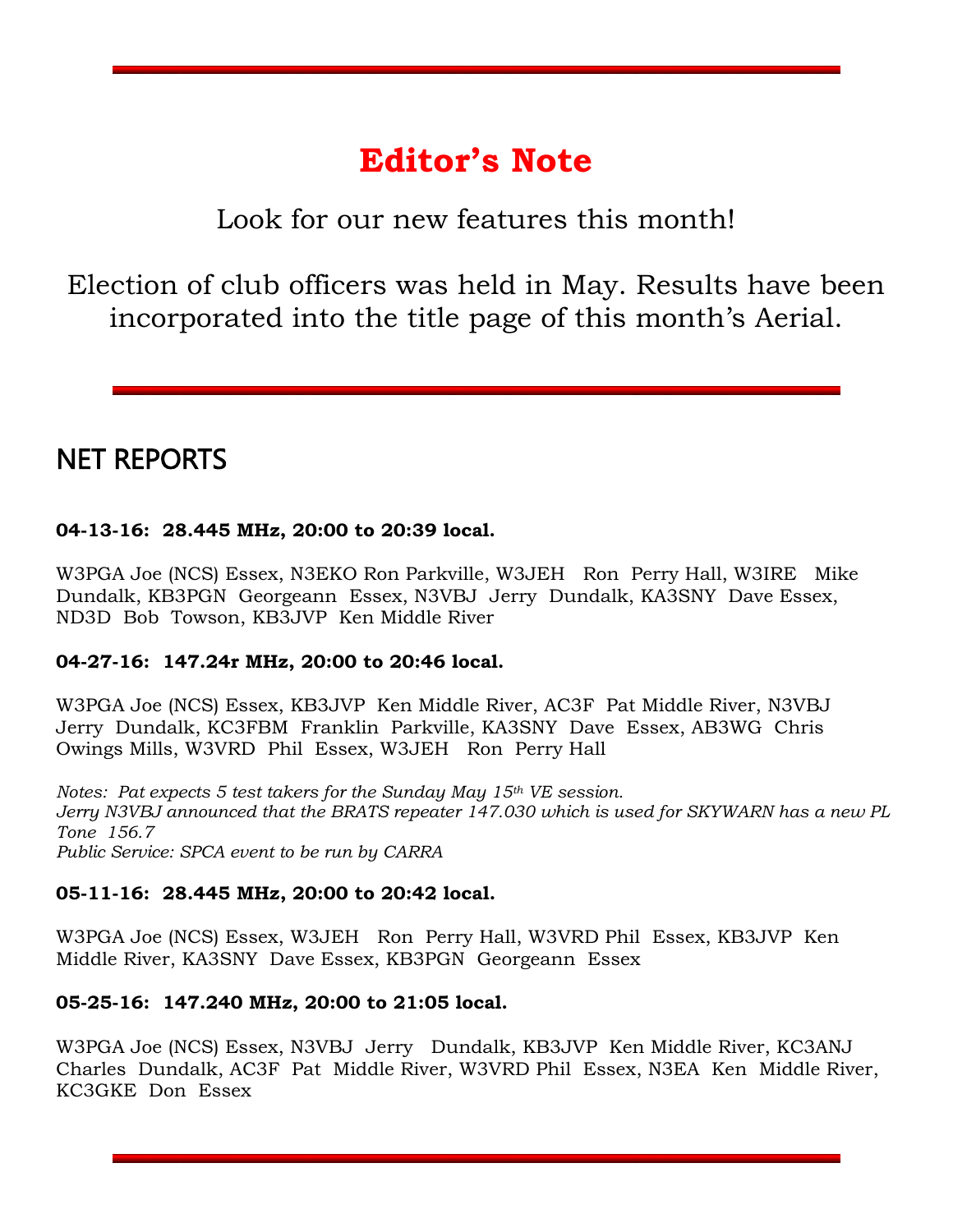## **PUBLIC SERVICE OPPORTUNITY**

#### **Note: This is Field Day Saturday, June 25, 2016: Two Rivers Bike Ride, Centreville, Queen Anne's County, MD**

The Queen Anne's Amateur Radio Club (QAARC) is in need of volunteers with two meter mobile rigs to help from early morning until around 2:00 - 3:00 PM. You may click on: [www.wyeriverupperschool.org/support/special-events/two-rivers-bike-ride/](http://www.wyeriverupperschool.org/support/special-events/two-rivers-bike-ride/) to register or for more information you may also contact: Paul Gerhardt at [<pgerhardt@hotmail.com>.](mailto:pgerhardt@hotmail.com)

*Source: MDC Section News, Vol. 11, No. 05, May 13, 2016*

## **SPECIAL EVENT**

#### **Saturday, June 4, Monday June 6: D-DAY SPECIAL EVENT STATION, W2W**

The Amateur Radio Club of the National Electronics Museum will be operating as a special event station, W2W, in commemoration of D-Day from 1300 UTC until 2000 UTC on Saturday, June 4th and on Monday, June 6th. Additional operations are also possible during the June 3rd through June 13th period as operator availability permits. (June 6, 1944 is the date that the Allied Forces first landed on the coasts of France in World War II.)

Suggested frequencies are: 14.244 MHz, 14.044 MHz, 7.244 MHz and 7.044 MHz.

A QSL card is available by sending your QSL card and one U.S. first class postage stamp or #10 SASE to: K3NEM, W2W-D-Day, PO Box 1693 Mail Stop 4015, Baltimore, MD 21203. If you would like a folded Certificate & QSL - send one U.S. first class stamp or #10 SASE to the address above.

#### **06/04/2016 | W2W - D-Day Commemoration**

**Jun 4-Jun 6, 1300Z-2000Z, W2W**, Baltimore, MD. Amateur Radio Club of the National Electronics Museum. 14.244 14.044 7.244 7.044. Certificate & QSL. W2W – D-Day, PO Box 1693, MS 4015, Baltimore, MD 21203. Amateur Radio Club of the National Electronics Museum (ARCNEM) will operate W2W in commemoration of the anniversary of D-Day and the role of electronics in WWII. Additional operation is also possible during the June 3-13 period, as operator availability permits. Frequencies +/- according to QRM. QSL and Certificate available via SASE; details at [ww-2.us](http://ww-2.us/)

Source: <http://www.arrl.org/special-event-stations>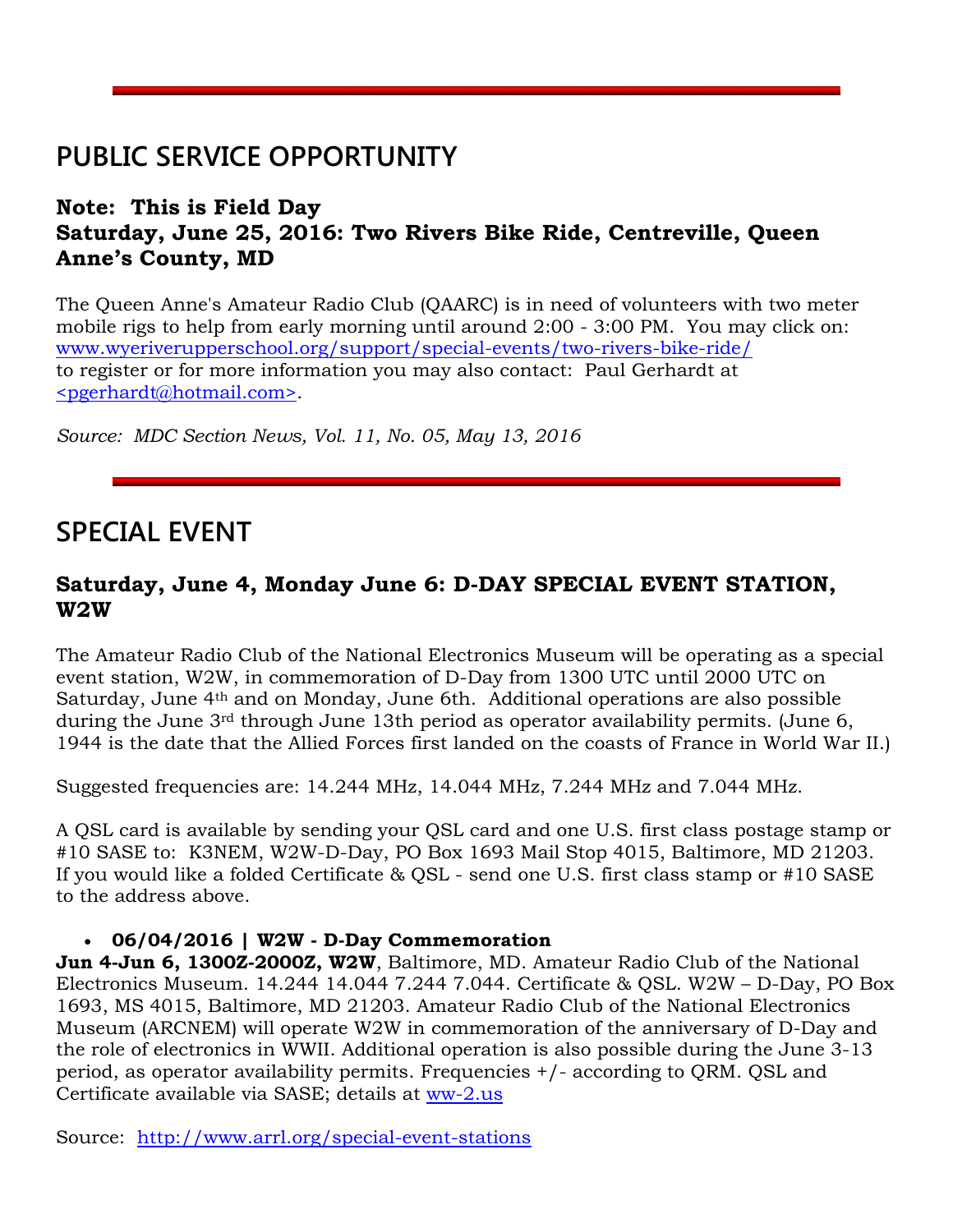## Upcoming Second Meeting Presentations

These presentations will be given at the Essex SkyPark FBO building after the business meeting.

| Date       | Topic                                         |
|------------|-----------------------------------------------|
| 6/15       | No Presentation – Field Day last meeting prep |
| <b>TBA</b> | Volunteer Examiner Testing                    |
| <b>TBA</b> | Contest Logging with N1MM                     |

*Presenter* 

Patricia Stone Bob ND3D

*Any questions call Joe Miko at 443-956-0197.*

Presenters who wish to submit a description of their talk may email it to Georgeann at [KB3PGN@reagan.com](mailto:KB3PGN@reagan.com) for inclusion in the Aerial.



VE CORNER by Pat Stone, AC3F

The AERO VE Team held its first Sunday session on May 15<sup>th</sup>, 2016 at the White Marsh Library. We served 5 applicants. Congratulations to new Extras: Marty Braun KC3AID, Rob Sistero KA3IOJ, Mike Azzerello KB3LAN, Greg Schwei KK6NQJ and Dave Petit N3SOE.

A very special thanks to WB3FMT, KC3FBL, KB3KRV, AB3QK, AC0LP and KC3AIJ for assisting me with this session. It was a pleasure working with all of you.

This was the first AERO session where all the applicants upgraded to the Amateur Extra class. Congratulations to all.

Our next test session will be held at Noon on Saturday June 25<sup>th</sup> at the Essex Sky Park. What a great way to begin our Field Day Festivities! Hope to see you then.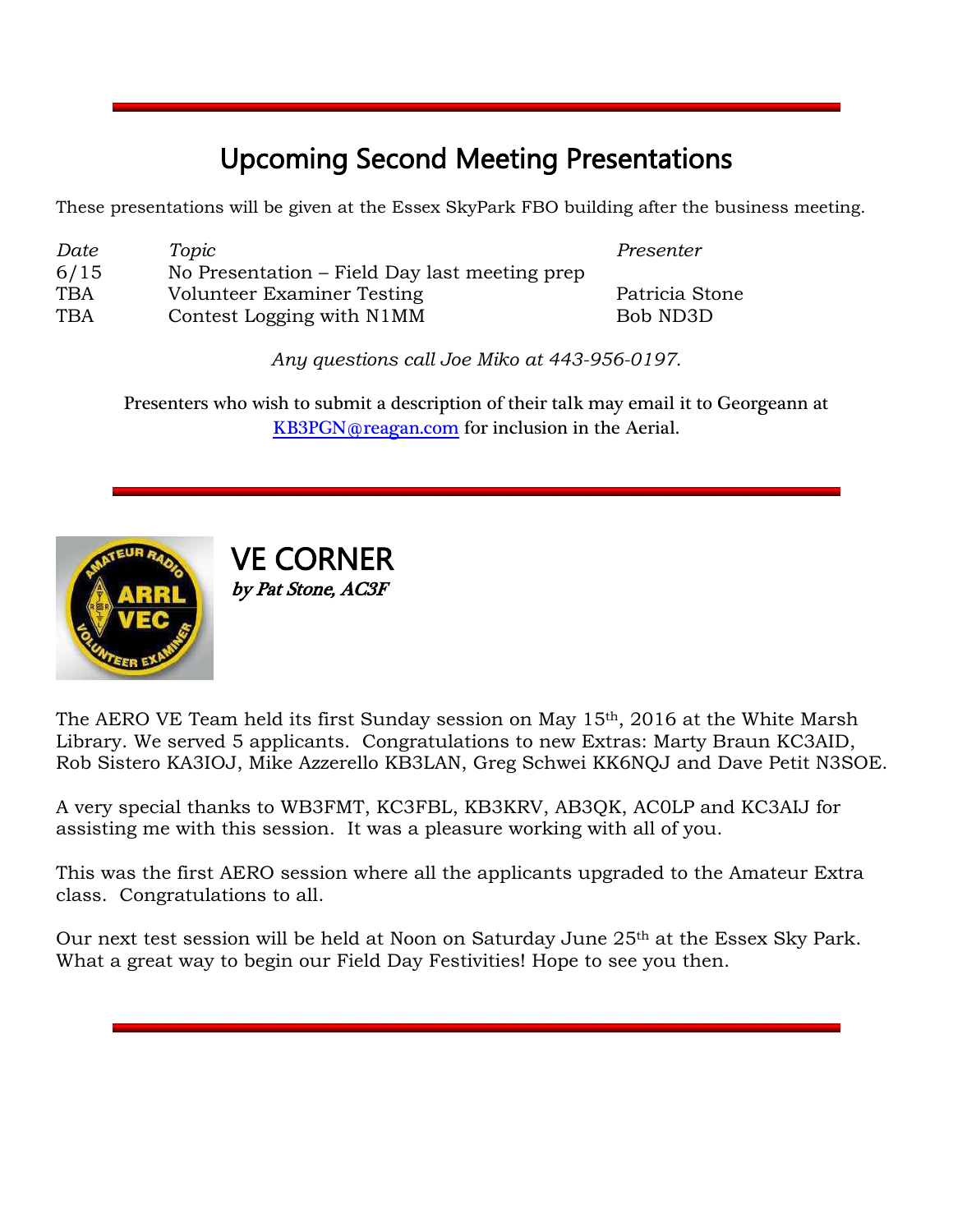## UPCOMING HAMFESTS and EVENTS

**Martin Aviation Museum Speaker Series, 7 pm, Lockheed Martin Administration Building, 2323 Eastern Blvd, Middle River, MD. Although admission to the Aviation Speaker Series program is free, a photo ID is required for entry into the facility. June 6:** Former USAF helicopter pilot Darrel Whitcomb, a decorated combat veteran, will share his Vietnam experiences and discuss his book *The Rescue of BAT 21*. *This book tells the story of Air Force navigator Gene Hambleton who was shot down in April 1972 into the middle of a North Vietnamese invasion force and set off the largest and most controversial air rescue effort of the Vietnam War. For additional information 410-682-6122 or [www.mdairmuseum.org](https://urldefense.proofpoint.com/v2/url?u=http-3A__www.mdairmuseum.org_&d=CwMFaQ&c=Gp5PoQfTj9yjDt8XV2x6aql0UnCZXhNkdBYbfDClWas&r=Q9w8tJnxAnlSsZJAezn5RBhYASnGUN_JQFwFJO0d1v5a2CwHkUUhJaxzqDwswvXW&m=NwA1jtztn9aC4mnfiLC8EPvsgK02bQL1vg-KdOsSKtE&s=9mGhF4D87nVAwsZ1ySYHIwzwz0Mg1SR_O90N-JUGBw0&e=)* **July 11:** Mike Scassero talks about the latest in drones from University of Maryland

#### **Glenn L. Martin Aviation Museum, 2016 Open Cockpit Days**

June 11, July 9, August 13

#### **Sunday, June 19, 2016: BARC Father's Day Hamfest**

Arcadia Volunteer Fire Company Grounds, 16020 Carnival Ave, Upperco, MD 21155 Website: [<http://www.w3ft.com>](http://www.w3ft.com/) Sponsor: Baltimore Amateur Radio Club Talk-In: 146.67 (PL 107.2) Contact: Dave Shadwell, AB3TE, PO Box 922, Reisterstown, MD 21136, Phone: 410-842- 5019, Email: [<w3ft67@yahoo.com>](mailto:w3ft67@yahoo.com)

#### **Thursday, June 23 through Saturday, June 25, 2016: RADIO ACTIVITY 2016**

Holiday Inn, 9615 Deereco Road, Timonium, MD Website: [<http://www.maarc.org>](http://www.maarc.org/) Sponsor: Mid-Atlantic Antique Radio Club Talk-In: None Contact: Bruce Pellicot, KA3EIE, 10348 Route 99, Woodstock, MD 21163, Phone: 410-461- 7441, E-mail: [<brucepellicot.md@netzero.net>](mailto:brucepellicot.md@netzero.net)

#### **Sunday, August 21, 2016: CARROLL COUNTY TAILGATE FEST**

Sportmans Hall Skating Rink, 15500 Hanover Pike, Upperco, MD 21155 Website: [<www.qis.net/~k3pzn/hamfest.html>](http://www.qis.net/~k3pzn/hamfest.html) Sponsor: Carroll County Amateur Radio Club Contact: Steve Beckman, N3SB, 2145 Bethel Rd, Finksburg, MD 21048, Phone: 410-876- 1482, E-mail: [<n3sb@qis.net>](mailto:n3sb@qis.net) *Outdoor space only.*

#### **Sunday, October 23, 2016: THE MASON-DIXON HAMFEST**

Sportmans Hall Skating Rink, 15500 Hanover Pike, Upperco, MD 21155 Website: [<www.qis.net/~k3pzn/hamfest.html>](http://www.qis.net/~k3pzn/hamfest.html) Sponsor: Carroll County Amateur Radio Club Contact: Steve Beckman, N3SB, 2145 Bethel Rd, Finksburg, MD 21048, Phone: 410-876- 1482, E-mail: [<n3sb@qis.net>](mailto:n3sb@qis.net) *Indoor space possibly available by the Oct. 23 date. Check with the contact for information.*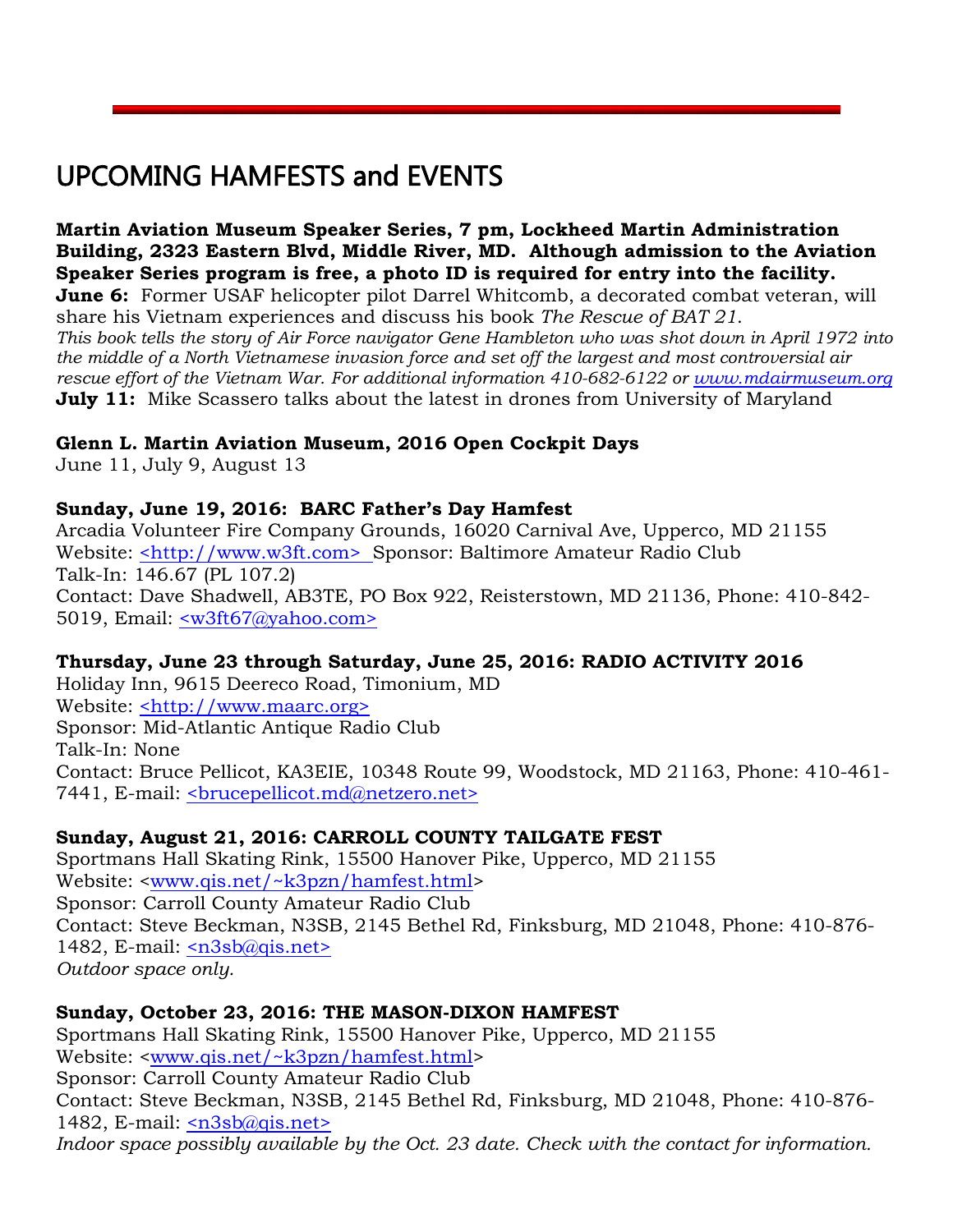#### **Saturday, December 10, 2016: SANTA FEST**

American Legion Youth Camp, 9201 Surratts Road, Cheltenham, MD 20623 Sponsor: American Legion & Prince George's County Emergency Repeater Assn Talk-In: 145.230 (PL 110.9) Contact: Charles Hallock, AA3WS, 16203 Manning Road, West Accokeek, MD 20607,

Phone: 301-535-1666, E-mail: [<selbynet@hotmail.com>](mailto:selbynet@hotmail.com)

Visit [www.arrl.org/hamfests-and-conventions-calendar](http://www.arrl.org/hamfests-and-conventions-calendar) for complete listings.



During the [Falklands War](https://en.wikipedia.org/wiki/Falklands_War) in 1982[, Argentine](https://en.wikipedia.org/wiki/Argentina) forces seized control of the phones and radio network on the islands and had cut off communications with [London.](https://en.wikipedia.org/wiki/London) [Scottish](https://en.wikipedia.org/wiki/Scotland) amateur radio operator [Les Hamilton,](https://en.wikipedia.org/w/index.php?title=Les_Hamilton&action=edit&redlink=1) GM3ITN was able to relay crucial information from fellow hams Bob McLeod and [Tony Pole-Evans](https://en.wikipedia.org/w/index.php?title=Tony_Pole-Evans&action=edit&redlink=1) on the islands to [British military intelligence](https://en.wikipedia.org/wiki/UK_Joint_Intelligence_Committee) in London, including the details of troop deployment, bombing raids, radar bases and [military](https://en.wikipedia.org/wiki/Military) activities. However, radio hams usually avoid controversial subjects and political situations and discussions as a part of the code of politeness of radio communications.

*Wilson, Giles (June 13, 2002). "BBC News - [The Falklands get wired"](http://news.bbc.co.uk/1/hi/uk/2042375.stm)*. Retrieved *2006-03-02.*

## **FEATURE: HOW I GOT STARTED IN HAM RADIO**

#### **How Did I Get Started in Ham Radio?**

*Bob Landis, WA3SWA*

It all happened in my hometown of Greensburg, PA, in 1970 when I was about 15. At the time, I had been into shortwave listening for a couple of years using a Hallicrafters S-120. I also had a 5 band portable radio (AM, FM, SW, VHF lo, and VHF hi). The portable was used for listening to Pirates baseball games and shortwave stations while sitting on the back porch. I also used it to listed to the local fire department (VHF lo), local police (VHF hi), as well as the occasional mobile telephone call around 152 MHz.

One evening while tuning around at the low end of the VHF hi band using just the telescoping antenna, I came across a very strange signal, slightly distorted but perfectly readable – "This is K3SHU, the Foothills Radio Emergency Net, listening from 145 to 145.3 for any check-ins."

I didn't hear any other stations but did hear this strange station making contact with others. I tried listening for this strange station on subsequent evenings to no avail. Then a week later I heard it again. Then after another week it was there.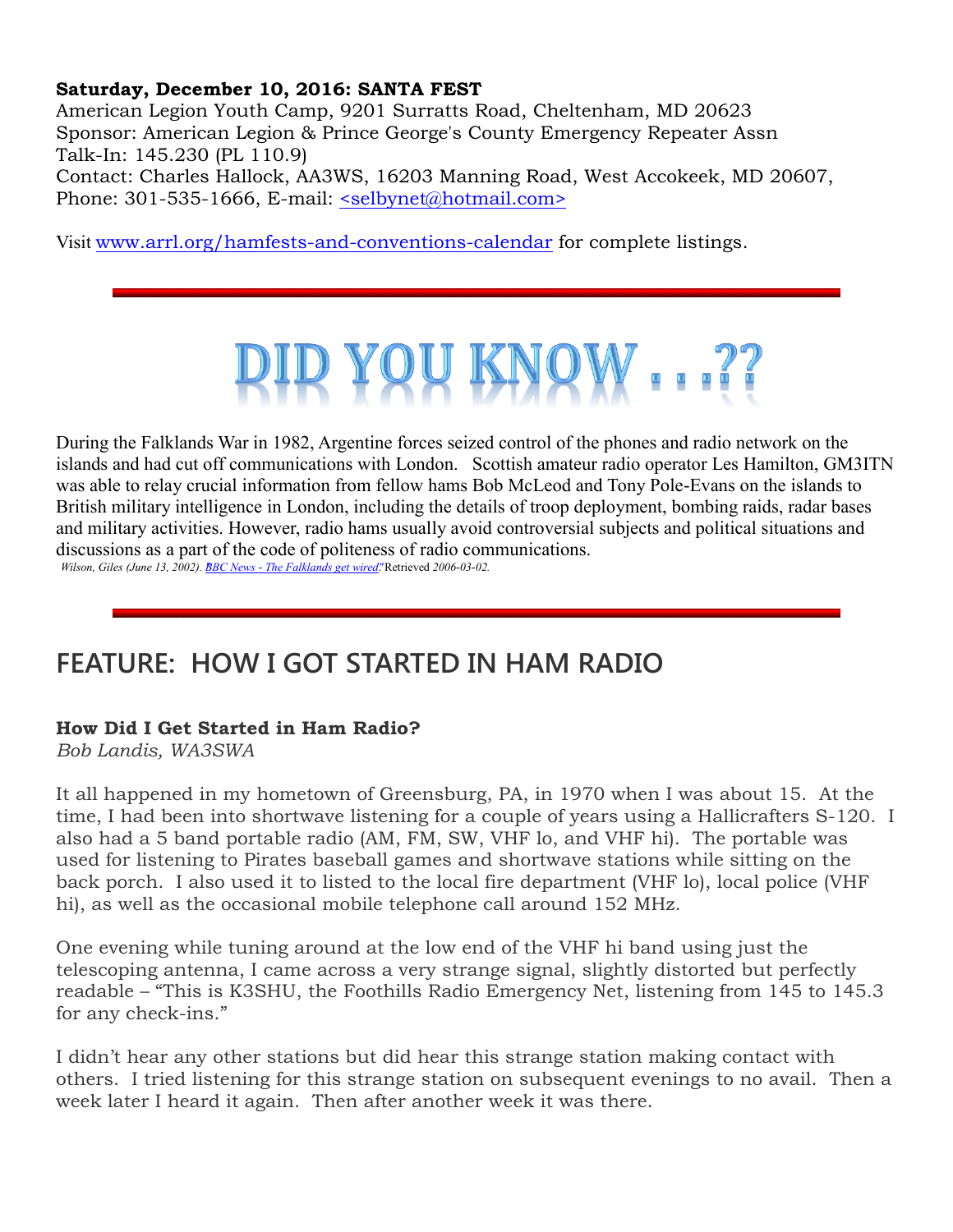After a few weeks, I mentioned about this to my Dad. Neither one of us knew anything about Amateur Radio (we had been into CB for about 3 years). However, he did some asking around (he had lots of contacts) and found out that this was a local ham radio club. He even found out when and where their meetings were. Of course I asked him to take me (I wasn't driving yet).

He took me to the next meeting where I was greeted with open arms and was introduced to Ham Radio. After attending a few meetings as a visitor, I became a member of the Foothills Radio Club, W3LWW. I found out that the strange station I heard was Ralph Nichols, K3SHU. He lived about  $1\frac{1}{2}$  miles from me. He was the net control station for a weekly net on 2 meters AM. I don't recall what frequency he was transmitting on, but since most 2 meter AM operation was crystal controlled, he would tune his receiver from 145.0 to 145.3 listening for check-ins.

Shortly thereafter, the club was sponsoring novice classes (theory and 5wpm code) over a period of about 6 to 8 weeks. Of course I took the class. At that time, the novice test could be given by either 2 or 3 hams with general or above licenses. When the class was done I went to the home of one of the members to take the test. I passed! A few weeks later I received my first ticket in the mail, WN3SWA. I believe this was in June 1972.

About a year later, I went to the FCC office in Pittsburgh and passed my General test (theory and 13wpm code) to become WA3SWA.

The rest, as they say is history.

## **FEATURE: WANTED TO BUY**

**ICOM IC-W32A Dual Band Transceiver**. Contact Georgeann, KB3PGN, 410-687-1234.

*Anyone having ham stuff for sale, or who is looking for a specific piece of equipment, can send the pertinent information to the Aerial editor at [KB3PGN@reagan.com](mailto:KB3PGN@reagan.com) for inclusion in the newsletter. "Deadline" is whenever I get around to putting it together, generally within the last week of the month. Unless I'm away. – the Editor*